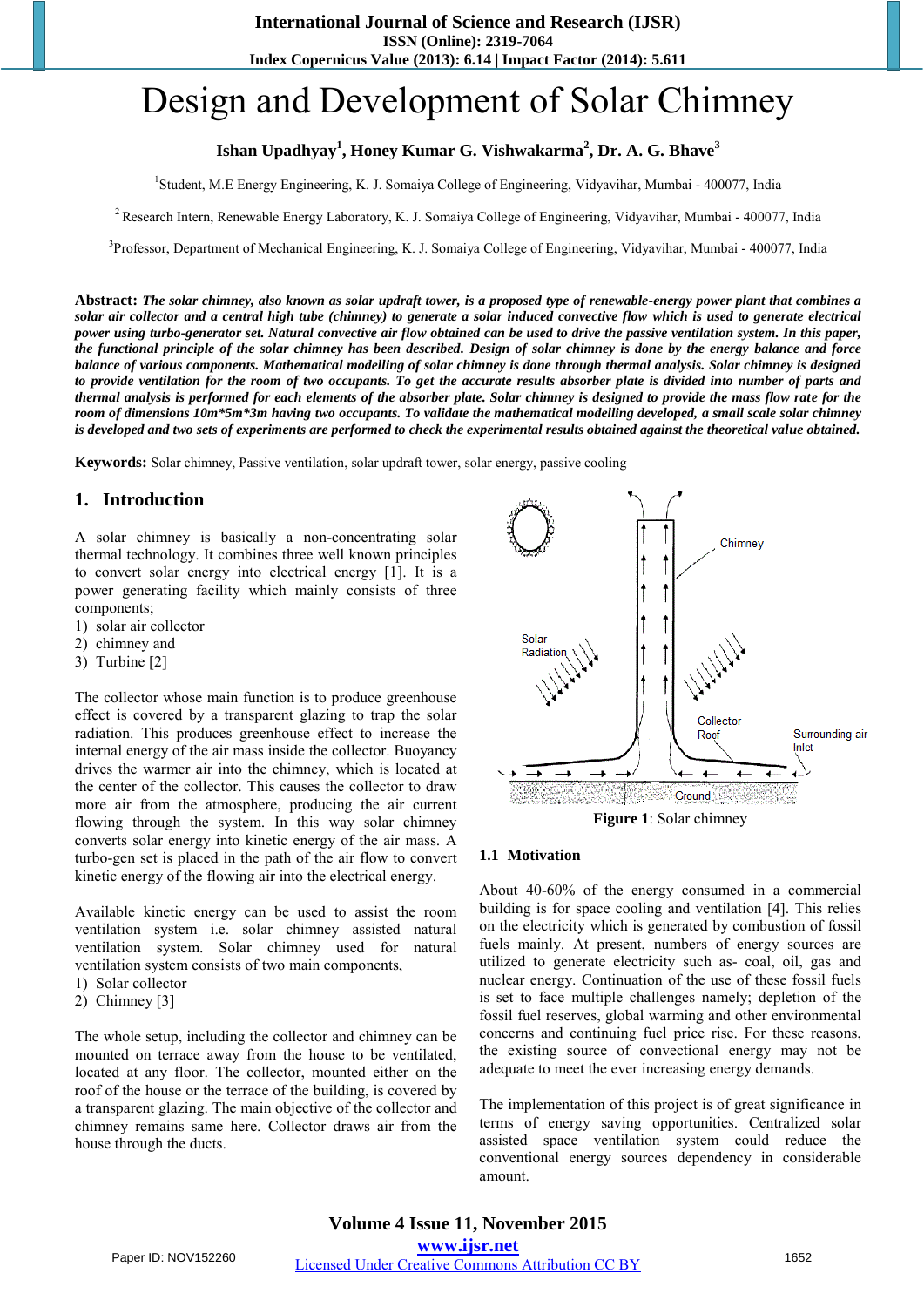Solar passive cooling systems are well developed, requires south facing wall to accumulate maximum possible solar energy which is the major hurdle for making it popular in denser region. In a dense city like Mumbai it is difficult to obtain shade less south facing wall. Solar chimney on the other hand doesn't require south facing wall and can be more conveniently used.

#### **1.2 Working Principle**

A solar updraft tower works on following two well-known principles,

- 1) Greenhouse effect and
- 2) Buoyance effect.

Direct and diffused solar radiation strikes the glass roof where specific fraction of energy gets reflected, absorbed and transmitted. The quantities of these fraction depends on the solar incident angle and the optical characteristics of the glass such as; refractive index, thickness and extinction coefficient. The transparent glazed surface of the collector provides transparency for the short wave solar radiation. The transmitted solar radiation strikes the absorber plate surface where the part of energy is absorbed while remaining part is reflected back to the roof. Transparent collector glazed surface acts as an opaque surface for the long wave radiation reflected back from the absorber plate, producing greenhouse effect. The multiple reflection of the radiation continues resulting in the higher fraction of energy absorbed by the absorber plate to heat up the air mass underneath. The warm ground surface heats the adjacent air, causing it to rise. The buoyant air rises up into the chimney of the plant, there by drawing in more air from the collector perimeter and thus initiating forced convection which heats up the collector air more rapidly. As the air flows from the collector perimeter towards the chimney its temperature increases while the velocity of air stays approximately constant because of increasing collector height. The heated air travels up the chimney, where it cools through the chimney walls.

The pressure difference between the air at the chimney base and the ambient air at the outlet because of density difference which in turn depends on the temperature difference between the air at the base of the chimney and air at the top of the chimney causes motion of air through the chimney.

# **2. Design Methodology**

Solar chimney is designed to ventilate the room of dimension 10m\*5m\*3m. Design is based on trial and error method as step-wise described below,

#### **2.1 Solar Radiation Calculations**

Radiation can be taken on the basis of monthly average hourly global radiation [5].

#### **2.2 Required mass flow rate**

ASHRAE suggested that ventilation rate (cfm) required per person in ordinary condition i.e. in house is 10 cfm. In this paper room with occupancy level of 2 is taken in calculations. Hence, required mass flow rate is given as

$$
[6,7],
$$

$$
Q_{T} = Q_{c} + Q_{i} + Q_{f}
$$
 ... (1)  
Where,  

$$
Q_{c} = Q_{c N-E-W} + Q_{s}
$$
  

$$
Q_{s} = A_{s} * I_{bv}
$$
  

$$
Q_{c_{N-E-W}} = K A \frac{r_{a} - r_{3}}{dx}
$$
  

$$
Q_{i} = N * 100
$$
  

$$
Q_{f} = A_{f} (\tau I_{gv} + n \alpha I_{gv})
$$
  

$$
m_{req} = \frac{(Q_{T} * 1.005 * 3024)}{H_{in} - H_{out}}
$$
 ... (2)

Hin and Hout can be calculated from the inlet and outlet conditions and psychrometric chart.

#### **2.3 Heat transfer coefficient between absorber plate and cover plate**

Heat transfer coefficient between cover plate and absorber plate can be calculated as,

$$
h_{p-c} = \frac{Nu_{l}K}{h} \dots (6)
$$
  
Where,  $Nu_{l} = 0.157 * (Ra_{l} * \cos \beta)$   

$$
Ra_{l} = \frac{(g (T_{pm} - T_{c}) * h^{3} * P_{r})}{T_{p-c_{avg}} * r^{2}}
$$

#### **2.4 Mean plate temperature and cover plate temperature**

Losses due to convection and radiation between absorber plate and collector with convective loss due to wind and reradiation can be given as,

$$
\frac{q_1}{A_p} = h_{p-c_1}(T_{pm} - T_c) + \sigma \left( \frac{(T_{pm}^4 - T_c^4)}{\left(\frac{1}{\epsilon_p}\right) + \left(\frac{1}{\epsilon_c}\right) - 1} \right) =
$$
  

$$
h_w(T_c - T_a) + \sigma \epsilon_c (T_c^4 - T_{sky}^4) \dots (3)
$$

Equation for useful energy can be given as,

$$
m C_p (T_4 - T_3) =
$$

$$
\left( \left( I_{gh} \tau \alpha_{avg} \right) - \left( U_t \left( T_{pm} - T_a \right) \right) \right) A_p \dots (4)
$$

Using above two equations by trial and error method  $T_{pm}$  and Tc can be calculated.

#### **2.5 Height of the chimney**

The pressure difference available between the ambient air and hot air at the base of the chimney is used to ventilate the room. The total pressure draught available by chimney is used to overcome following friction losses,

Total pressure drop developed across chimney = Friction loss in the chimney  $+$  Friction loss in collector  $+$  Lossesdue to acceleration of air in collector + Pressure loss in room + Minor losses (Neglected).

$$
\Delta P_{\text{chimney}} = \Delta P_{\text{Chimne } y_{\text{loss}}} + \Delta P_{\text{Collecto } r_{\text{loss}}} + \Delta P_{\text{acceleration}} + \Delta P_{\text{roo } m_{\text{loss}}}
$$

$$
\rho \beta \Delta T g H = f_X \frac{R}{2h} \rho \left(\frac{m}{2\rho \pi R H}\right)^2 + f_Y \frac{2H}{D} \rho \left(\frac{4m}{\rho \pi D^2}\right)^2 + 2\rho \left(\frac{2m}{\rho \pi D^2}\right)^2 + \Delta P_{\text{roo } m_{\text{loss}}} \dots (5)
$$

**Volume 4 Issue 11, November 2015 www.ijsr.net** Paper ID: NOV152260 Licensed Under Creative Commons Attribution CC BY 1653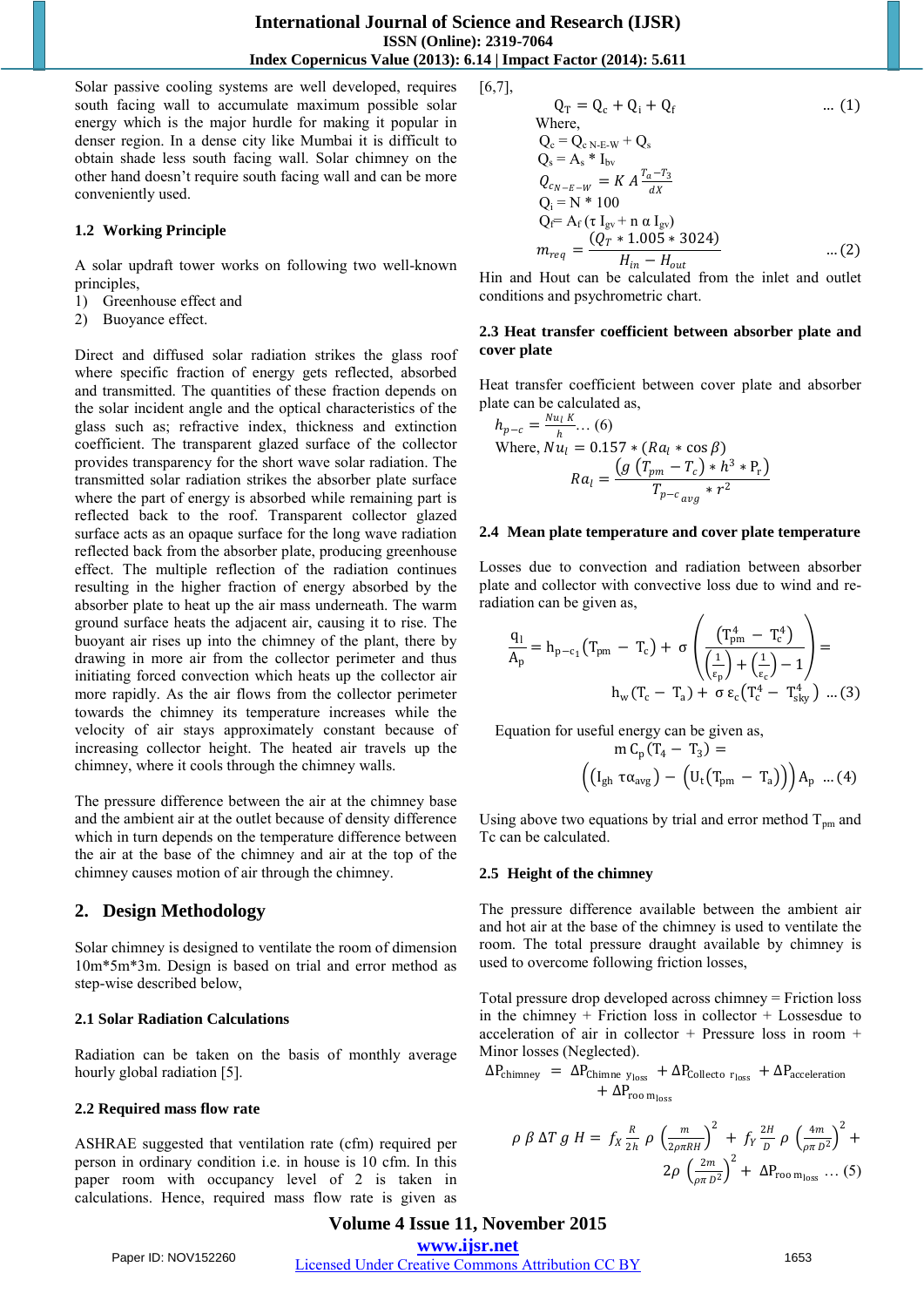## **International Journal of Science and Research (IJSR) ISSN (Online): 2319-7064 Index Copernicus Value (2013): 6.14 | Impact Factor (2014): 5.611**



**Chart -1**: Design methodology of solar chimney

Solar chimney was designed to ventilate the room of 10 m \* 5 m \* 3 m dimensions and the following data were taken for calculations,

| Density of air, $\rho_{\text{air}}$          | 1.225                 | Kg/m |
|----------------------------------------------|-----------------------|------|
| Acceleration due to gravity, g               | 9.81                  | m/s2 |
| Expansion coefficient of air, βair           | 0.00309               | /K   |
| Specific heat of air, Cp                     | 1007                  | J/kg |
| Pressure drop across room, $P_{\text{room}}$ | $3 \text{ m of } H2O$ |      |
| Kinematic Viscosity of air, $\mu$            | $19*10-6$             | m2/s |
| Absorptivity of the absorber plate,          | 0.85                  |      |
| α                                            |                       |      |
| Transmissibility of cover plate, $\tau$      | 0.85                  |      |
| Emissivity of cover plate, $\varepsilon$     | 0.85                  |      |
| Number of occupants, N                       | 2                     |      |
|                                              |                       |      |

Following dimensions of solar chimney were obtained for the same:

**Table 1:** Chimney Dimensions

| Component                                            | Dimension |
|------------------------------------------------------|-----------|
| Height of chimney (H)                                | 5m        |
| Diameter of collector (D)                            | 4 m       |
| Diameter of chimney (d)                              | 1 m       |
| Space between collector plate and absorber plate (H) | m         |

# **3. Results**

Solar chimney was analyzed to obtain mass flow rate of the chimney from morning 7.00 am to 5.00 pm.

| <b>Table 2: Results</b> |                                    |                 |            |             |  |  |  |  |  |
|-------------------------|------------------------------------|-----------------|------------|-------------|--|--|--|--|--|
| Sr. No.                 | Time                               | $T4(^{\circ}C)$ | $M$ (kg/s) | Mreq (kg/s) |  |  |  |  |  |
|                         | 7.00 to 8.00 am                    | 48.84           | 0.015      | 0.017       |  |  |  |  |  |
| 2                       | 8.00 to 9.00 am                    | 60.39           | 0.021      | 0.018       |  |  |  |  |  |
| 3                       | 9.00 to $10.00$ am                 | 66.89           | 0.026      | 0.022       |  |  |  |  |  |
| 4                       | 10.00 to $11.00$ am                | 73.03           | 0.027      | 0.024       |  |  |  |  |  |
| 5                       | 11.00 to 12.00 pm                  | 76.14           | 0.029      | 0.026       |  |  |  |  |  |
| 6                       | 12.00 to $1.00 \text{ pm}$         | 79.79           | 0.027      | 0.026       |  |  |  |  |  |
| 7                       | $1.00 \text{ to } 2.00 \text{ pm}$ | 78.59           | 0.026      | 0.022       |  |  |  |  |  |
| 8                       | $2.00 \text{ to } 3.00 \text{ pm}$ | 75.41           | 0.025      | 0.018       |  |  |  |  |  |
| 9                       | $3.00$ to $4.00$ pm                | 69.14           | 0.022      | 0.014       |  |  |  |  |  |
| 10                      | $4.00 \text{ to } 5.00 \text{ pm}$ | 57.66           | 0.015      | 0.011       |  |  |  |  |  |

In the graph below mass flow rate is plotted against time and it is found that maximum mass flow rate 0.029 kg/s is obtained at 11.00 to 12.00 pm.



**Figure 2:** Mass flow rate vs. Time

Figure below shows variation of mean plate temperature over time,



**Figure 3**: Mean plate temperature vs. Time

Mean plate temperature increases from morning and reaches maximum value 107°C at 12.00 pm.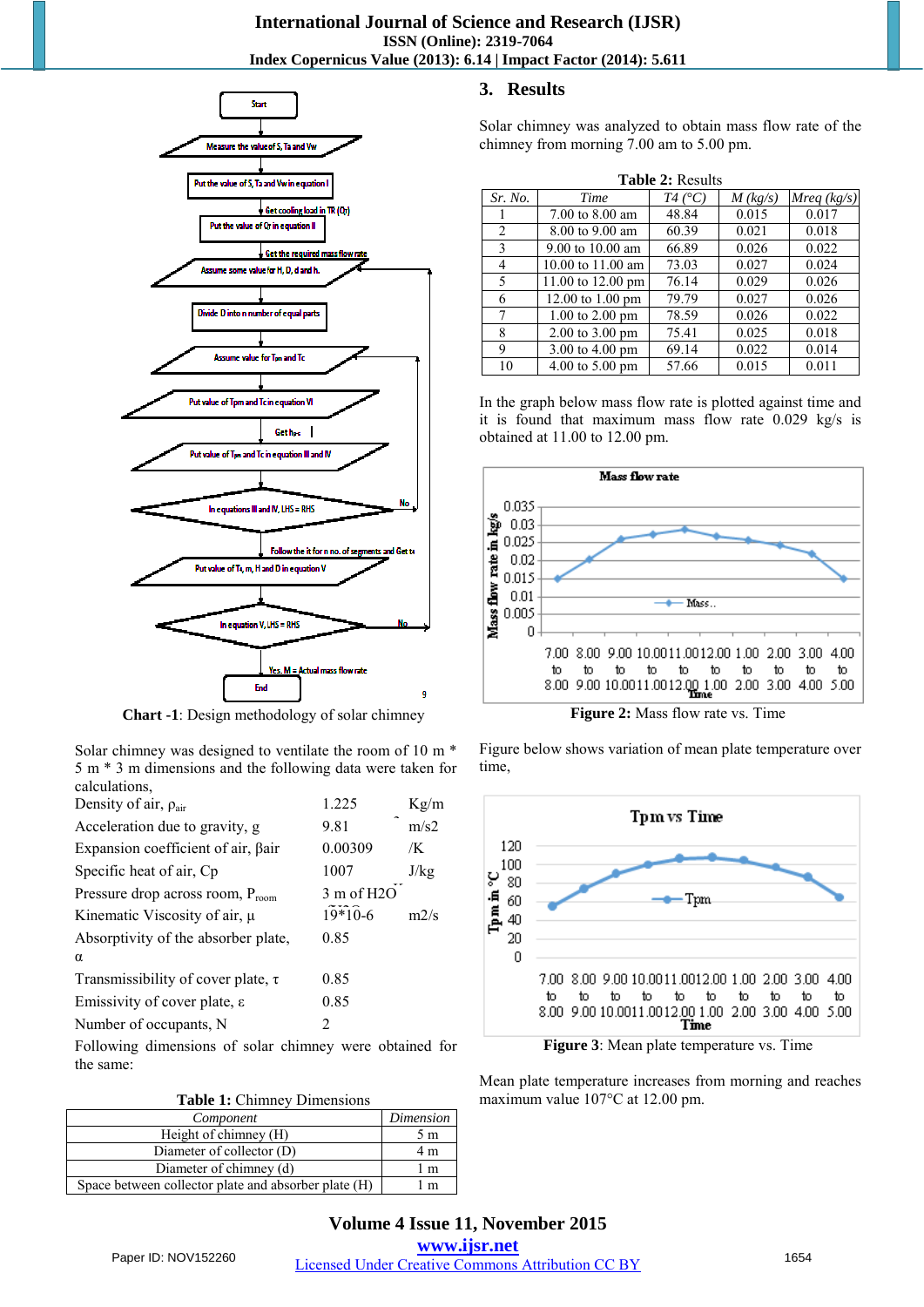

**Figure 4**: Air temperature at the base of the chimney vs. Time

Temperature of air at the base of the chimney increases from morning 7.00 am and reaches to maximum value of 71.66°C at 1.00 pm. After this it reduces to and at 5.00 pm air base temperature reduces to 52.79°C at 5.00 pm.



**Figure 5**: Actual mass flow rate vs. Theoretical mass flow rate

Figure above shows the required mass flow rate for the given hour and actual mass flow rate obtained from solar chimney.

# **4. Validation**

# **4.1 Design of small scale solar chimney**

Depending on manufacturing feasibility and cost for manufacturing of solar chimney, following dimensions were chosen and small scaled solar chimney was analyzed for its performance.

Dimensions of small scaled solar chimney:  $H = 1.5$  m

- $D = 1.2$  m
- $h = 0.03$  m
- $d = 0.1$  m



**Figure 6**: Small scale solar chimney – Design

## **4.2 Manufacturing of Solar Chimney**

Following materials were used to fabricate the components of solar chimney,

| Table 3: Small scale solar chimney - Components |  |
|-------------------------------------------------|--|
|-------------------------------------------------|--|

| Sr.No. | Component | <b>Material</b> | Dimension                |
|--------|-----------|-----------------|--------------------------|
| 1.     | Absorber  | Mild steel      | Diameter $= 1.2$ m       |
|        |           |                 | Thickness $=$ 5mm        |
| 2.     | Collector | Transparent     | Outer Diameter $= 1.2$ m |
|        |           | acrylic sheet   | Inner diameter $= 0.1$ m |
|        |           |                 | Thickness $=$ 4mm        |
| 3.     | Chimney   | PVC pipe        | Diameter = $0.1$ m       |
|        |           |                 | $Height = 1.5m$          |

# **4.3 Testing of solar chimney**

Two sets of readings were taken while testing a solar chimney. Following instruments were used:

- 1) Thermo-electric Pyranometer with RN 2104 indicator Dynalab,
- 2) RTD sensor PT-100 Anadig system,
- 3) Thermometer
- 4) Hot wire anemometer Kusam meco.



**Fig -7**: Solar chimney testing setup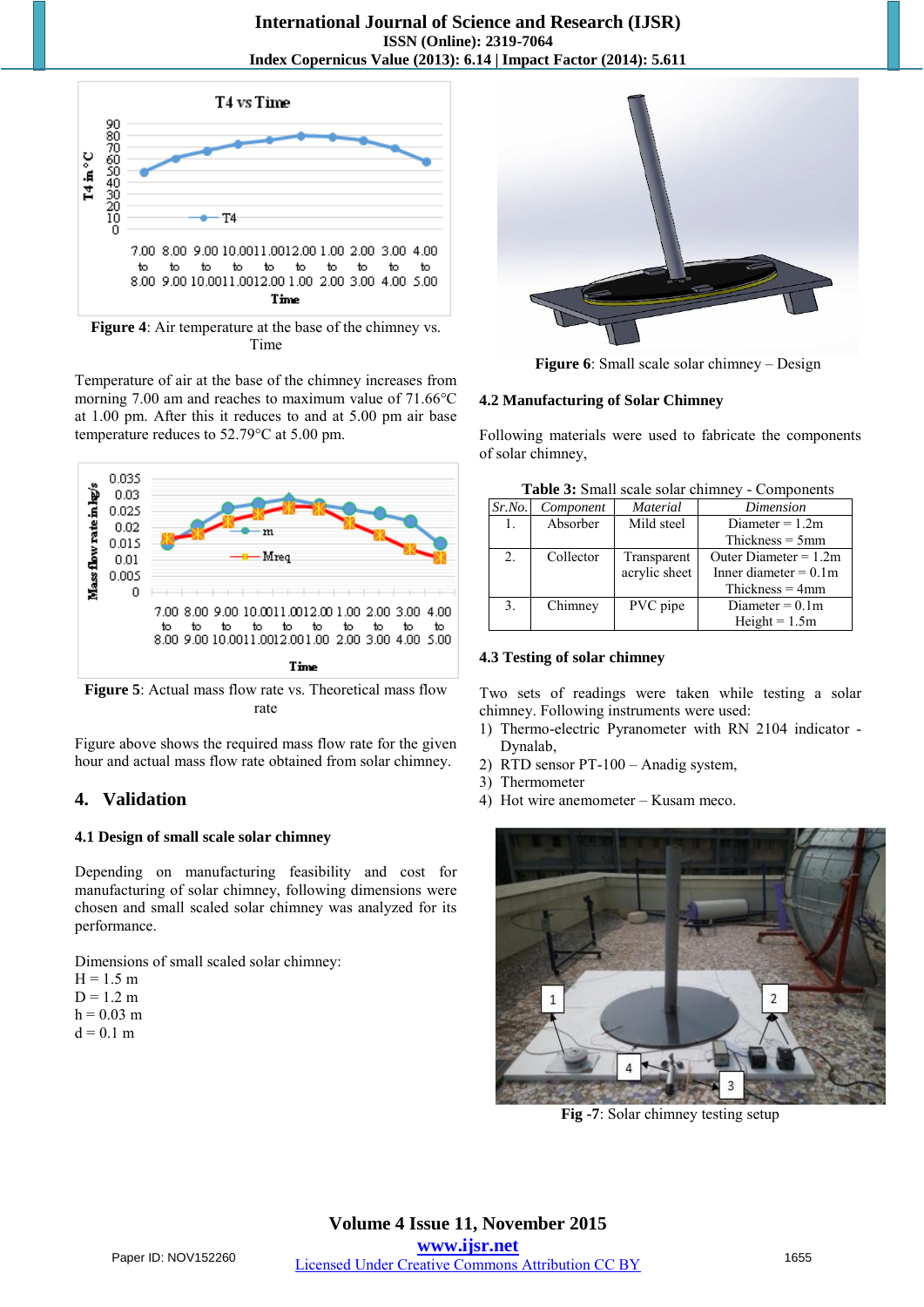## **International Journal of Science and Research (IJSR) ISSN (Online): 2319-7064 Index Copernicus Value (2013): 6.14 | Impact Factor (2014): 5.611**

**Table 4:** Result Table 1

| 1 adie 4: Result Table 1 |       |            |                |                      |               |      |              |      |            |      |                            |      |
|--------------------------|-------|------------|----------------|----------------------|---------------|------|--------------|------|------------|------|----------------------------|------|
| Sr. No.                  | Time  | $T_a$ (°C) | $V_{air}(m/S)$ | S(W/m <sup>2</sup> ) | $T_{pm}$ (°C) |      | $T_{C}$ (°C) |      | $T_4$ (°C) |      | $V_{\text{chimney}} (m/s)$ |      |
|                          |       |            |                |                      |               | E    |              | E    |            | E    |                            | Ε    |
|                          | 12.00 | 39.6       | 0.6            | 725                  | 87.72         | 78.2 | 58.2         | 61.5 | 52.1       | 57   | 0.83                       | 1.2  |
| 2                        | 0.00  | 42.5       | 0.3            | 646                  | 85.19         | 75.2 | 59           | 62.4 | 56.3       | 54.4 | 0.64                       | 0.93 |
|                          | 2.00  | 44         | 0.5            | 549                  | 79.19         | 65.9 | 56.3         | 50.5 | 54.8       | 49.9 | 0.57                       | 0.89 |
| 4                        | 3.00  | 41         | 0.3            | 378                  | 66.44         | 59.3 | 49.4         | 49.6 | 49.5       | 50.2 | 0.49                       | 0.55 |
|                          | 4.00  | 39         | 0.2            | 260                  | 56.89         | 54.7 | 44.3         | 47.3 | 45.1       | 47.0 | 0.43                       | 0.55 |
| 6                        | 5.00  | 38         | 0.4            | 217                  | 52.8          | 51.4 | 41.8         | 44.6 | 43.3       | 44.7 | 0.4                        | 0.65 |

| <b>Table 5:</b> Result Table 2 |                   |            |           |                         |               |      |      |              |            |      |      |                            |
|--------------------------------|-------------------|------------|-----------|-------------------------|---------------|------|------|--------------|------------|------|------|----------------------------|
| Sr. No.                        | Time              | $T_a$ (°C) | $V_{air}$ | $S$ (W/m <sup>2</sup> ) | $T_{pm}$ (°C) |      |      | $T_{C}$ (°C) | $T_4$ (°C) |      |      | $V_{\text{chimney}} (m/s)$ |
|                                |                   |            | (m/S)     |                         |               | E    |      | E            |            | E    |      | Е                          |
|                                | $2.45$ pm         | 39.5       | 0.4       | 400                     | 66.85         | 65.8 | 48.6 | 47.4         | 46.1       | 49.8 | 0.63 | 0.68                       |
| 2                              | $3.00 \text{ pm}$ | 36.3       | 0.5       | 340                     | 60.52         | 62.1 | 43.8 | 44.9         | 42.9       | 45.5 | 0.63 | 0.53                       |
|                                | $3.15 \text{ pm}$ | 34         | 1.0       | 306                     | 56.09         | 58.2 | 40.2 | 42.5         | 40.7       | 45.5 | 0.64 | 0.8                        |
| $\overline{4}$                 | $3.30 \text{ pm}$ | 36         | 0.3       | 259                     | 54.75         | 55.8 | 41.5 | 42.2         | 41.1       | 42.2 | 0.56 | 0.68                       |
|                                | $3.45$ pm         | 28.6       | 1.2       | 215                     | 45.93         | 52.3 | 32.8 | 40.2         | 35.7       | 43.1 | 0.65 | 0.14                       |

Figure 8 shows the different nodes of measurement. Temperatures of collector plate and absorber plate were taken at the outer most section of the plate. Velocity of air and air temperature at the base of the chimney is measured at the base of chimney.

To validate the mathematical model developed above, calculated theoretical results and experimental observations obtained for small scaled solar chimney are to be compared. In the table given above values of mean plate temperature  $(T<sub>nm</sub>)$ , Cover plate temperature (Tc), temperature of air at base of chimney (T4) and velocity of air inside chimney (Vchimney) obtained from mathematical modelling i.e. theoretical value (T) is compared against experimentally obtained readings (E).

Result Table 1. shows the velocity of air inside chimney obtained by measuring the time required to raise the smoke inside chimney. In this method the smoke was allowed to rise from the bottom of the chimney to the top of chimney, during which time was noted. By knowing the time required by the smoke to rise from the bottom to the top of chimney, diameter and length of chimney, velocity and hence mass flow rate of the air inside chimney can be calculated.



**Figure 8:** Nodes of measurement

One more set of reading was taken on 26th November, 2015 with hot wire anemometer. In the hot wire anemometer based on cooling effect produced by air passes through the hot wire, and velocity of air is measured. Result table 2 shows the results obtained from hot wire anemometer.

## **5. Conclusions**

It is clean technology that uses solar energy as a heat source which produces neither greenhouse effect gases nor hazardous wastes. Efficient use of solar radiation, the solar collector utilizes both the direct and diffuse solar radiation.The plant therefore is able to generate power under cloudy conditions, although reduced.

Solar chimney can also be used to create the draft for passive heating and cooling of building. Pressure draught developed by solar chimney depends on solar radiation.

Air mass flow rate is obtained from the solar chimney, hence can be used to provide natural ventilation for the house. Result obtained from mathematical model and experimentation isclose and hence mathematical model for solar chimney is successfully developed.

It being observed that value of velocity of air inside chimney obtained from hot wire anemometer is in close range with theoretical value obtained from mathematical modelling as compared to experimental value of velocity of air inside chimney obtained from smoke method.

## **References**

- [1] A. Koonsrisuk, S. Lorente and A. Bejan, Constructal solar chimney configuration, International Journal of Heat and Mass transfer.
- [2]Jörg Schlaich and Wolfgang Schiel, Solar chimneys, Encyclopedia of Physical Science and Technology, Third Edition 2000.
- [3] Amel Dhahri and Ahmed Omri, A Review of solar Chimney Power Generation Technology, International Journal of Engineering and Advanced Technology (IJEAT) ISSN: 2249 – 8958, Volume-2, Issue-3, February 2013.
- [4] R. K. Rajput, Power system engineering, Firewall media, 2006, pp. 198
- [5] S. P. Sukhatme and J. K. Nayak, Solar energy principles of thermal collector and storage, Third edition, Mc Graw Hill.